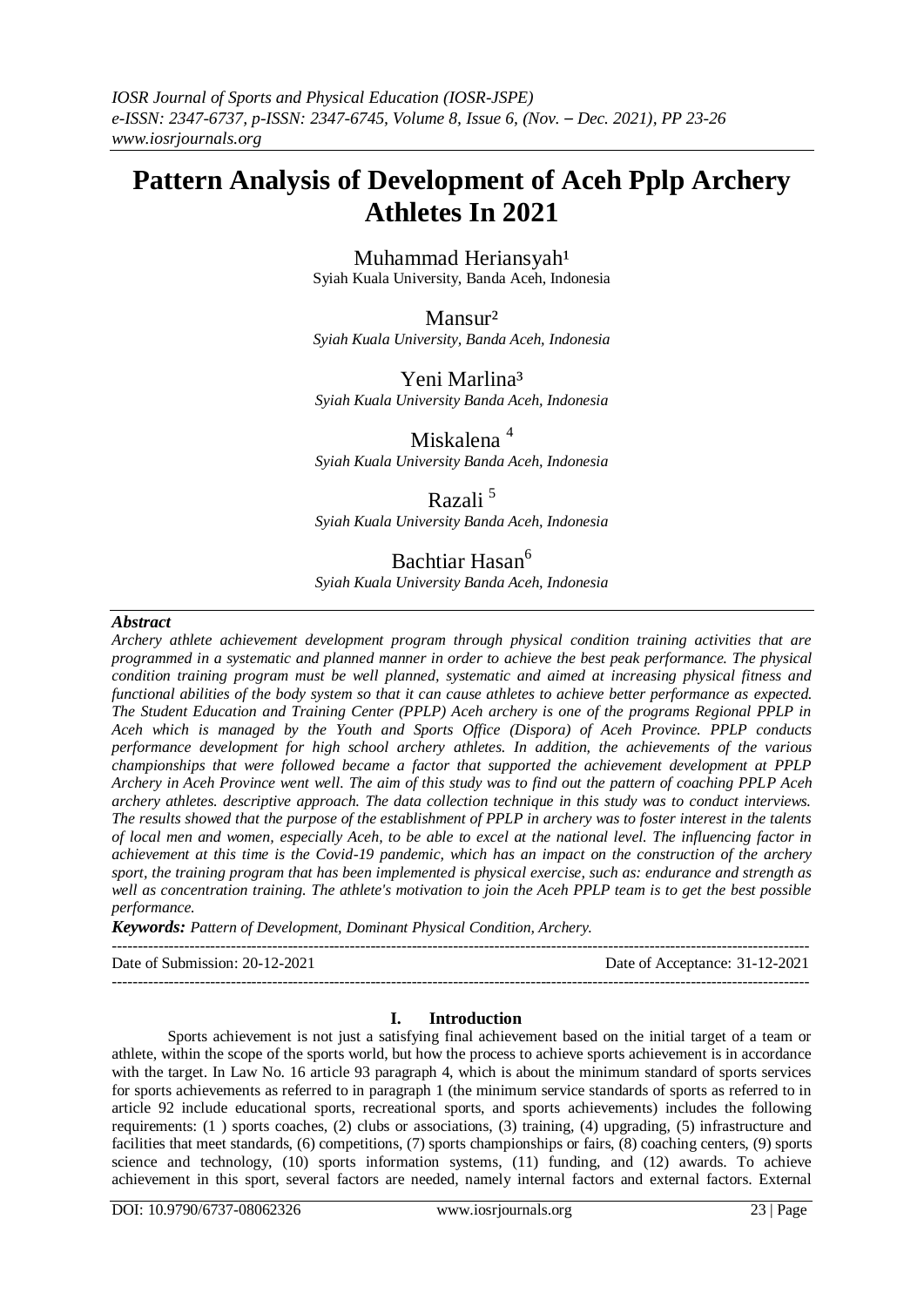factors include psychological factors, exercise routines, coaches, physical conditions, as well as techniques and skills possessed by athletes. While the Internal Factors include the coaching system and sports facilities. Not only these factors can support an achievement sport, because in sports achievement there is HR management such as: recruitment, selection, orientation, process, evaluation, promotion and degradation of athletes , trainers and managers, and there are long-term, short-term training programs and program evaluations. If all these factors can be met, then surely Indonesia's sports achievements will be better.

The Indonesian Archery Association (Perpani) as the main archery organization in Indonesia and Perpani Aceh Province is the parent institutional organization that is fully responsible for collecting, fostering achievements, and coordinating all archery activities, especially in Aceh Province in order to advance achievement, always trying to advance the sport of archery by holding competitions or matches as well as *try outs* between clubs, besides that, there is a selection of outstanding players through extracurricular activities at school and in clubs. So the existence of infrastructure is very important for all parties, including sports. One of the important infrastructures for coaching athletes is the existence of a coaching program, training that is structured systematically, programmed, planned and has a goal to achieve sports achievement. a structured sport that can provide space for talented athletes to develop their talents, as well as an appropriate means of learning.

As contained in the National Sports System Law number 3 article 22 (2005:13): "The government carries out sports coaching and development through policy determination, upgrading/training, coordination, consultation, communication, counseling, correctional guidance, pioneering, research, trials, competitions, assistance, licensing and supervision". The achievement sports coaching and training program in Aceh is the Student Education and Training Center (PPLP) which is managed by the Aceh Youth and Sports Office (Dispora Aceh). In the development of PPLP Aceh, there are several sports, one of which is Archery. PPLP has a management management system that is applied to athletes and provides structured and planned training programs to achieve achievements. Archery coaching at PPLP through the process of recruitment, coaching, training and evaluation. In this case, Harsono (1988: 53) suggests: "the condition of the athlete plays an important role in the training program". The physical condition training program must be well planned and systematic and aimed at improving the physical fitness and functional ability of the system. Thus enabling athletes to achieve better performance.

Archery athlete achievement development program through physical condition training activities that are programmed systematically and planned in order to achieve the best peak performance. Sugiyanto (2011:2) states: As a frame of mind good archery physical conditions will increase work productivity (archery achievement). The physical condition plays an important role, especially in improving the functioning and the system of organisms body, among others: (1) there will be an increase in the ability of the circulatory system and heart action, (2) there will be an increase in strength, flexibility, speed, coordination, VO  $_2$  max and other, (3) there will be a better economy of movement, (4) there will be a faster recovery in the organs of the body after training or competition, and (5) there will be a fast response from our body's organism if at any time a response is needed . Therefore, it must be adapted to the specificity of the sport.

The physical condition of the athlete plays an important role in carrying out the training program. The physical condition training program must be well planned, systematic and aimed at improving physical fitness and functional abilities of the body system so that it can cause athletes to achieve better performance as expected. The components of physical condition according to Syarif (2014: 53) are "endurance, stamina, flexibility, agility ( *agility* ), strength, *power* , muscle endurance, speed, reaction speed and coordination". Good physical condition in archery is more dominant towards isotonic and isometric strength, endurance and flexibility. Strength in archery occurs when lifting the bow and aiming and continuing the pulling process until it reaches the *anchor* position (holding). Flexibility in archery is required from the *anchor* position (holding) to *release* (releasing the arrow) there is an *extending* process (waiting for the arrow to pass the *clicker)* . When the arrow will pass through the *clicker* body position until the fingers must be in a position that is not tense or stiff. (Matyschiok *et al* . 2010:23)

To develop a physical training program for archery, it is necessary to have dominant elements that become the needs of the sport. To find out the description of the needs for the physical condition of archery, it is necessary to observe and examine the performance of athletes in a competitive atmosphere, because the results of the competition are a parameter of success in an exercise.

The Student Education and Training Center (PPLP) for the Aceh archery branch is one of the Regional PPLP programs in Aceh which is managed by the Youth and Sports Office (Dispora) of Aceh Province. Based on the results of the analysis, the researcher saw that PPLP had advantages over other archery teams. Such as in terms of technique, physical condition, and good athlete discipline. After further analysis, it turns out that PPLP conducts performance development for high school archery athletes. In addition, the achievements of the various championships that were followed were a factor that supported the achievement of the PPLP Archery in Aceh Province to run well.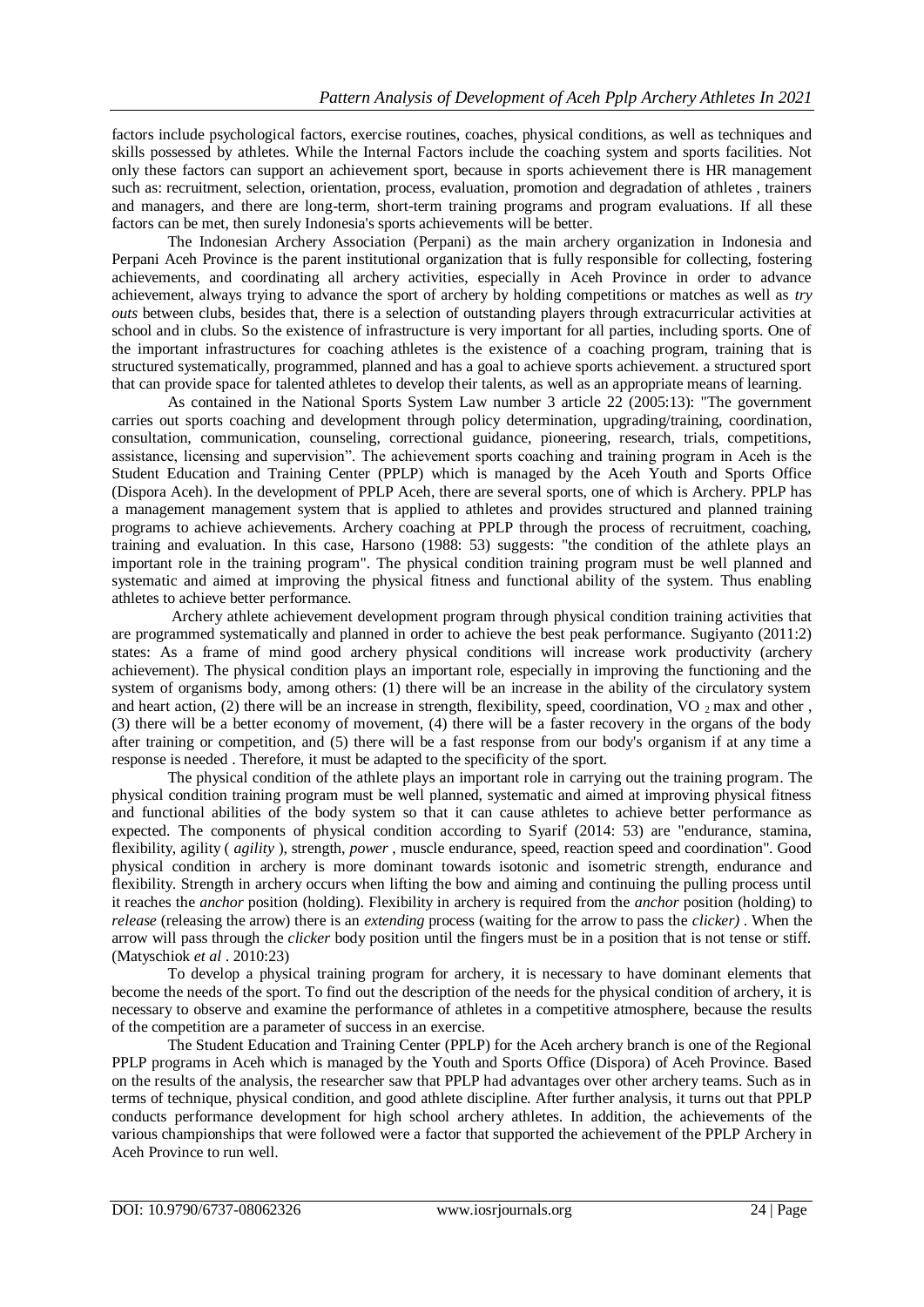Basically the PPLP achievement development pattern comes from the school route, although there has been no real coaching. In practice, athletes who are members of PPLP have passed the selection with all kinds of test parameters and criteria that have been set. As coaches and managers of PPLP, they must actively look for potential archers to areas around Aceh Province, for example by monitoring various sporting events such as Popda, Kejurda, and other sporting events. There are also athletes who are intentionally registered by the relevant department or school to take part in the regional selection carried out by the Provincial Dispora. However, what must be considered in the development of PPLP Archery's achievements is the age factor of the athlete, which has a limit every year.

### **II. Research Methods**

This study uses a descriptive type of research with a qualitative approach. The sampling technique in this study is using total sampling. The sample in this study was 1 administrator / coach of Aceh Dispora athletes with the initials FW, 1 PPLP Aceh archery coach with the initials NB and 4 Aceh PPLP archery athletes with the initials KP, RA, IM and CA.

Data collection techniques using interview techniques ( *interviews* ). Interview *(interview)* is a dialogue conducted by the interviewer with the respondent to obtain information (Arikunto, 2006:201).

### **III. Research Result**

Based on the results of research with interview methods with resource persons, the following data were obtained:

a. Results of Interview with Aceh Dispora Athlete Development Management

PPLP archery has been established since 2018, with the aim and purpose of establishing the PPLP for archery is to foster interest in the talents of local men and women, especially Aceh, to be able to excel at the national level. Judging from year to year the Aceh archery branch has provided extraordinary changes, every year the athletes provide improvements, for example: in 2016 when the PON was held in West Java, the archery branch exceeded the target and as an appreciation or appreciation for the sport. archery, then the trust is given to the archery sport to join the guidance of PPLP Aceh. In addition, archery is also a sport targeted as a contributor to the 2020 Papua PON medal which will be held in 2021 and is also included in the Aceh KONI fostered branch.

Recruitment is carried out to recruit coaches once a year, because we expect coaches who have good quality in guiding and fostering athletes both physically and psychologically for athletes and the Sports Service also helps to evaluate the coaches who aim to see the extent of the coach's performance and commitment. in carrying out training programs to achieve athlete achievement. If during the evaluation results describe a decrease in the athlete from the results of training and athlete achievement, then the coach will be replaced with another. This means that not only athletes who have quality but also coaches must have good qualities. For now, we have 1 coach and 4 athletes. The source of funds used to finance the management of PPLP development comes from the APBN, the source of direct concentration funds is from the Ministry of Youth and Sports. Starting from honorarium and accommodation costs, consumption is based on the provisions of KEMENPORA.

The management of an organization must be planned and executed properly, focusing on fostering by supporting it through suggestions and infrastructure as well as a well-structured and well-planned coaching program. By paying attention to the condition of the nutritional balance of athletes, so that the athlete's performance is getting better in achieving achievements, it is supported by the presence of *rewards* (gifting bonuses) in accordance with their achievements or achievements. As an appreciation and appreciation for athletes. Hope for the coaches and coaches, throughout the City District to support the coaching of the seeds of athletes who will later continue their coaching in PPLP Aceh.

#### b. Interview with PPLP Aceh Archery Branch Coach

The implementation of coaching PPLP Aceh athletes, especially archery has indeed been carefully prepared as a foundation for coaching outstanding athletes, PPLP Aceh in archery is a pattern of gifted development in adolescent athletes with training patterns that are given gradually and systematically for the success of athletes in achieving achievements in their teens.

The influencing factor in achievement at this time is the Covid-19 pandemic which has not gone away until now, starting from 2020 to 2021, the death rate due to this virus is increasing, so that it has an impact on the development of archery, which results in less intensity of training time. undertaken so that it affects the athlete's achievement. However, it does not reduce the enthusiasm of the athletes in carrying out exercises even though the conditions are still not conducive, the athletes continue to exercise by following the health protocols that have been set by the Banda Aceh City Health Office.

The exercise program that has been implemented is physical exercise, such as: endurance and strength as well as concentration training. Dominant physical condition is the most important foundation in a sport.